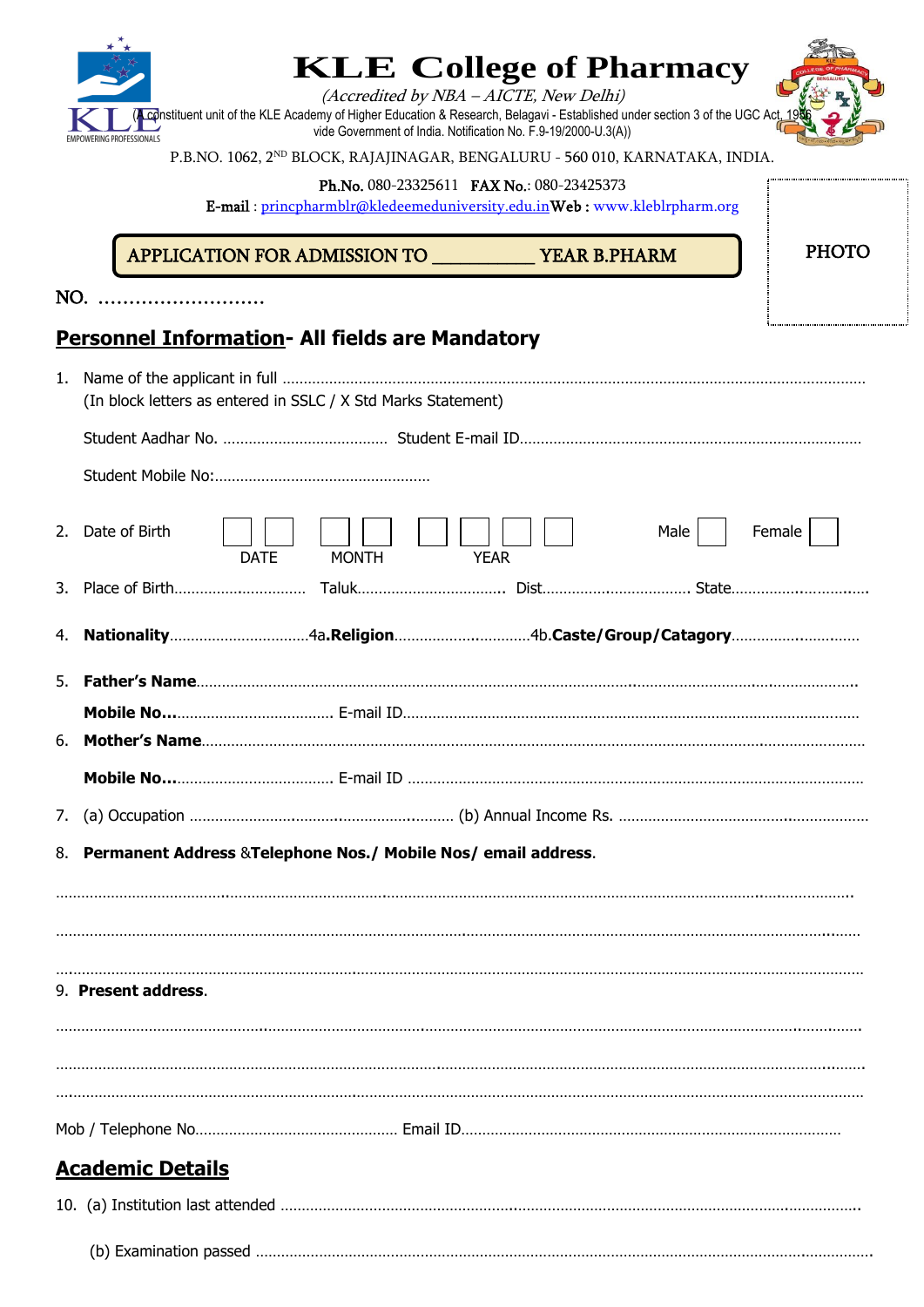| 11. |                 | SSC/10 <sup>th</sup>                                         | SSLC/SSC/10th               |  |  |  |
|-----|-----------------|--------------------------------------------------------------|-----------------------------|--|--|--|
|     |                 | HSC/12 <sup>th</sup> / PCM/PCB.                              | PUC II/HSC/12 <sup>th</sup> |  |  |  |
|     |                 |                                                              |                             |  |  |  |
|     |                 |                                                              |                             |  |  |  |
|     |                 |                                                              |                             |  |  |  |
|     | 18. Enclosures: |                                                              |                             |  |  |  |
|     |                 | a. Marks Statements (SSLC/ X Std, II P.U.C / XII Std)        |                             |  |  |  |
|     | b.              | Transfer Certificate (T.C)                                   |                             |  |  |  |
|     |                 | <b>Migration Certificate</b>                                 |                             |  |  |  |
|     | d.              | Medical Fitness Certificate                                  |                             |  |  |  |
|     |                 | Copy of Caste Certificate (in case of S.C./S.T./B.T./O.B.C.) |                             |  |  |  |

## **I promise to abide by the rules and regulations of the KLE University, Belagavi, Karnataka.**

Signature of the Applicant

## $\overline{a}$ DECLARATION BY THE CANDIDATE

1. I hereby agree, to abide by the rules and regulations at present in force or that may be hereafter framed for the governance of the college and Hostels. I undertake that so long as I am a student of the College, I do nothing either inside or outside the College that will interfere with the orderly governance and discipline.

\* \* \*

- 2. I hereby agree to make good if any loss or damage to books, apparatus, furniture and other belongings to college and in Hostels, which may be caused by my carelessness, negligence or wantonness on my part.
- 3. I hereby solemnly affirm that the statements made and information furnished in my application form and also enclosures there to submitted by me are true. Should it however be found that any information furnished therein is untrue in material particulars, I realize that I am liable to criminal prosecution and I also agree to forgo my seat in the College.
- 4. I hereby assure that I will not indulge or myself in any form of anti-social and prohibitive activities such as RAGGING or any kind of harassment-physical or otherwise. I am fully aware of the provisions of Indian Penal Code relating offences connected with hurt, endangerment of life or personal safety, wrongful confinement, assault, criminal intimidation and so on. If I am found indulging myself in such prohibitive and anti-social activities, I am liable for severe punishment including removal from the college and handing over to the Police.
- 5. I hereby declare that I hold myself responsible for the timely payment of fees to the college during the period of my studies, till I complete the course. I am aware that I have to pay entire course fee, even if I discontinue the course.
- 6. It is brought to my notice that fees once paid will not be refunded at any cost.

## I hereby declare that I abide by the above mentioned rules. I also declare that I have carefully gone through the instructions to candidates herein mentioned and agree for the same.

Date:

(Signature of the Parent / Guardian) (Signature of the applicant)

Place: \_\_\_\_\_\_\_\_\_\_\_\_\_\_\_\_\_\_\_ \_\_\_\_\_\_\_\_\_\_\_\_\_\_\_\_\_\_\_\_\_\_\_\_ \_\_\_\_\_\_\_\_\_\_\_\_\_\_\_\_\_\_\_\_\_\_